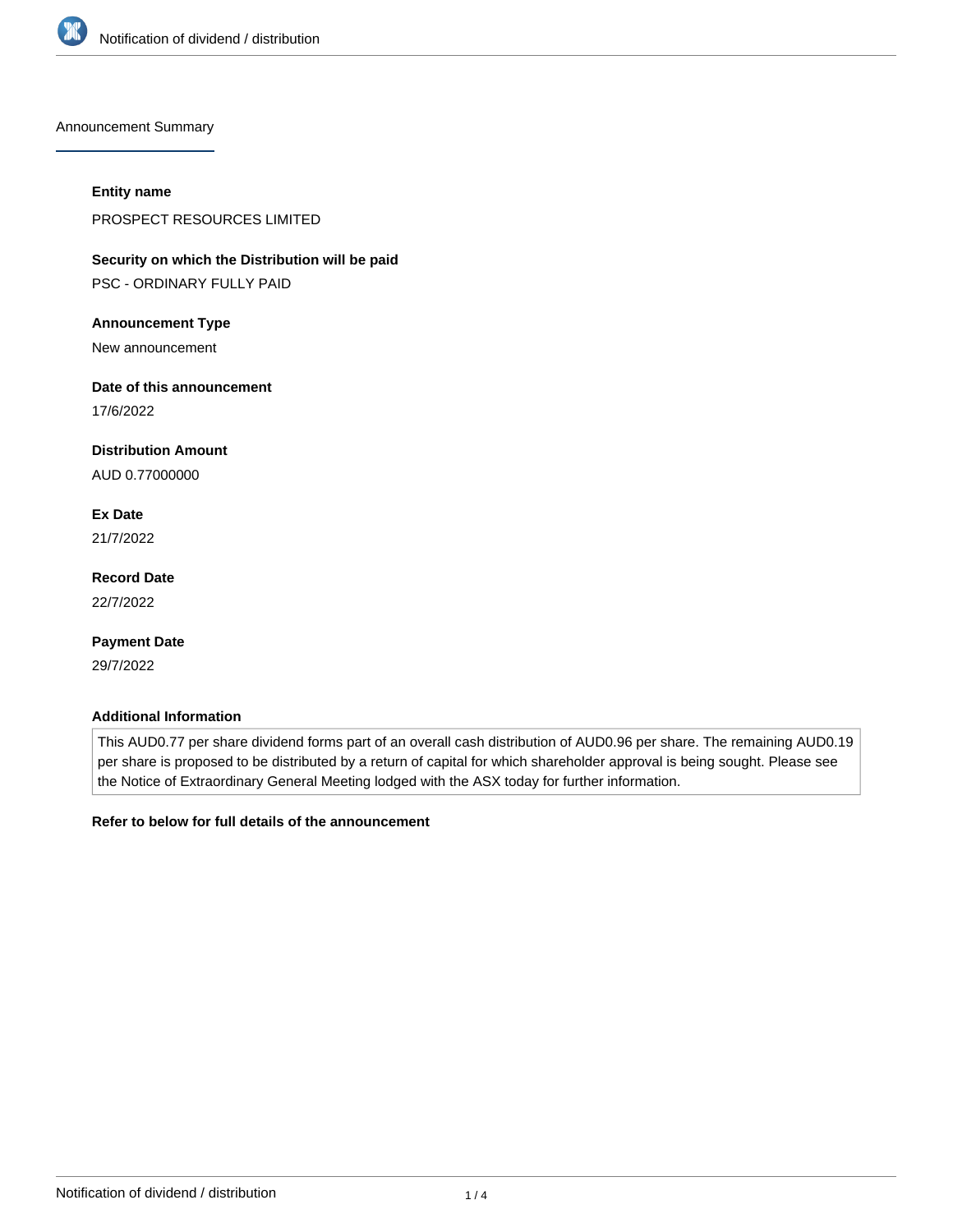

Announcement Details

Part 1 - Entity and announcement details

#### **1.1 Name of +Entity**

PROSPECT RESOURCES LIMITED

**1.2 Registered Number Type ACN** 

**Registration Number**

124354329

**1.3 ASX issuer code** PSC

#### **1.4 The announcement is** New announcement

**1.5 Date of this announcement** 17/6/2022

**1.6 ASX +Security Code** PSC

**ASX +Security Description** ORDINARY FULLY PAID

Part 2A - All dividends/distributions basic details

**2A.1 Type of dividend/distribution &** Special

**2A.2 The Dividend/distribution:**

does not relate to a specific period within the financial year in which it was paid

**2A.4 +Record Date** 22/7/2022

**2A.5 Ex Date** 21/7/2022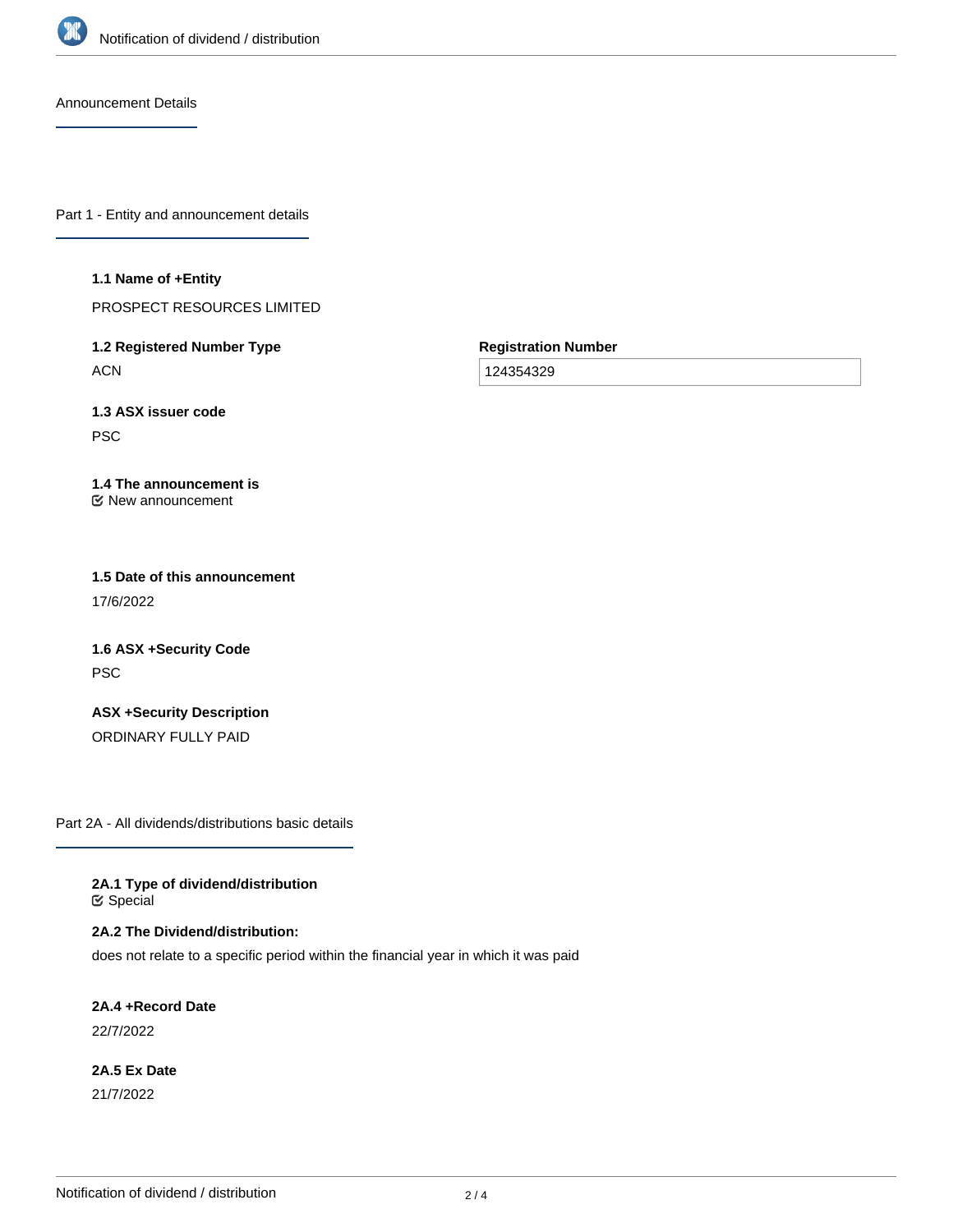

#### **2A.6 Payment Date**

29/7/2022

**2A.7 Are any of the below approvals required for the dividend/distribution before business day 0 of the timetable?**

- **Security holder approval**
- **Court approval**
- **Lodgement of court order with +ASIC**
- **ACCC approval**
- **FIRB approval**
- **Another approval/condition external to the entity required before business day 0 of the timetable for the dividend/distribution.**

No

**2A.8 Currency in which the dividend/distribution is made ("primary currency")**

AUD - Australian Dollar

**2A.9 Total dividend/distribution payment amount per +security (in primary currency) for all dividends/distributions notified in this form**

AUD 0.77000000

**2A.10 Does the entity have arrangements relating to the currency in which the dividend/distribution is paid to securityholders that it wishes to disclose to the market?** No

**2A.11 Does the entity have a securities plan for dividends/distributions on this +security?** We do not have a securities plan for dividends/distributions on this security

**2A.12 Does the +entity have tax component information apart from franking?**  $\mathbf{\overline{C}}$  No

Part 3B - Special dividend/distribution

**3B.1 Is the special dividend/distribution estimated at this 3B.1a Special dividend/distribution estimated amount time? per +security** No

AUD

**3B.1b Special dividend/distribution amount per +security**

AUD 0.77000000

**3B.2 Is special dividend/distribution franked?** No

**3B.3 Percentage of special dividend/distribution that is franked** 0.0000 %